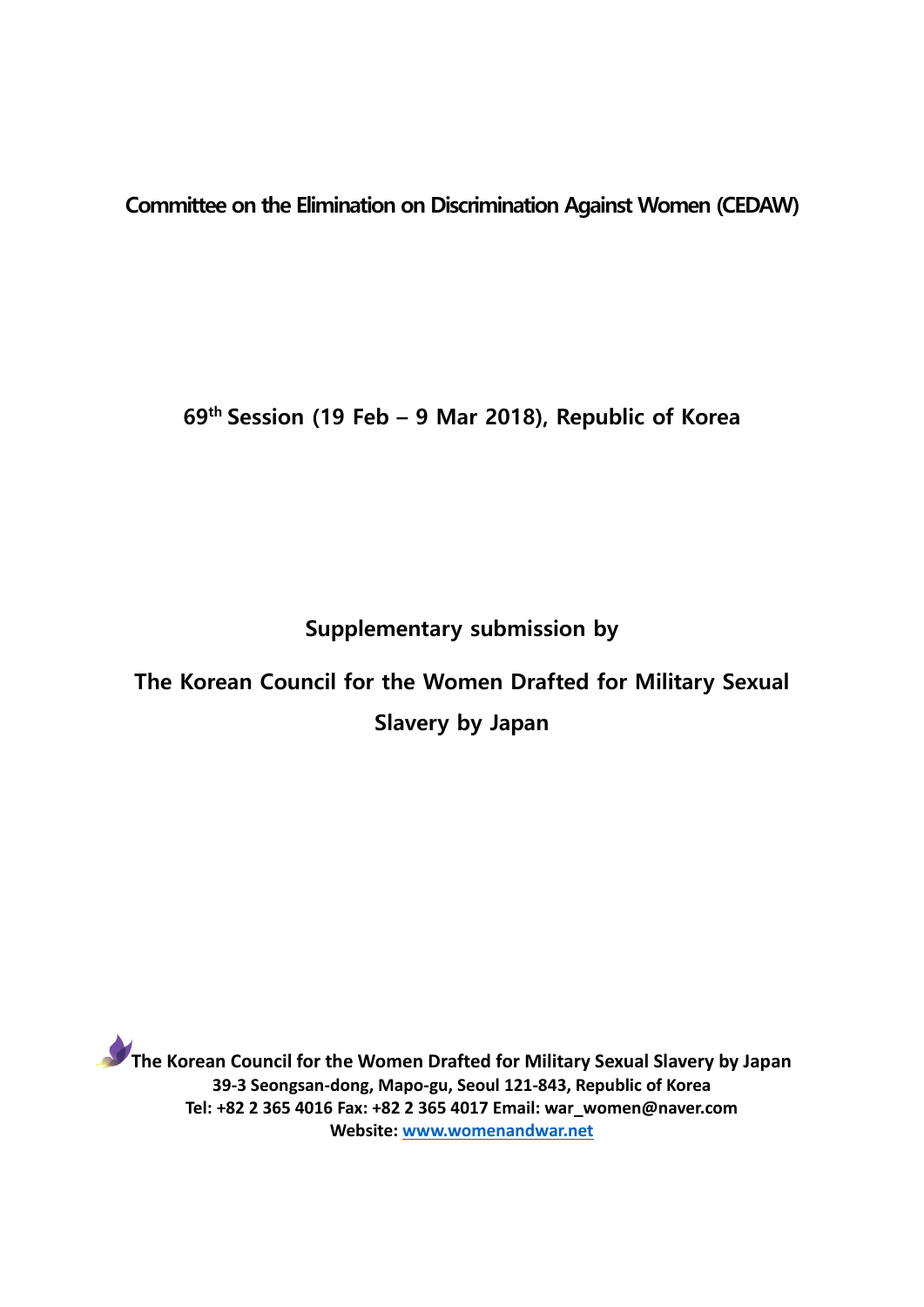## **▶ Updated information on the result of government review**

- **1. Result of TFT's review on the 2015 agreement, established under direct control of the Foreign Minister (Dec. 27, 2017)**
- **1) Launching of the TFT (July 31 ~ Dec. 27, 2017 )**
- Main purpose: assessment on details and contents of the 2015 ROK-Japan agreement on the 'Comfort Women' issue
- Composition: 9 members having various backgrounds from experts on Korea Japan relations, to experts on international politics, international laws and human rights were appointed by the Foreign Minister
- Assessment criteria: 1) Contents 2) Composition 3) Victim-centered approach 4) Decision making process and structure

#### **2) Assessment on details and progress of the Agreement**

- Before Director-level consultations (~ April 2014)
- Japanese government insists that the 'Comfort Women' issue was resolved through 1965 Treaty on Basic Relations between the Republic of Korea and Japan whereas Korean government considers that the 'Comfort Women' issue is not resolved through the Treaty
- In August 2011, Constitutional court of Korea ruled that it is unconstitutional that the Korean government has not put its efforts to resolve the 'Comfort Women' issue through dispute resolution procedure of Treaty
- In December 2011, Yi, Myung-bak, back then president of Korea, urged definite decision of the Japanese government
- In March 2012, the Japanese government informally suggested humanitarian resolution plan, a.k.a Sasae Proposal, to the Korean government, but the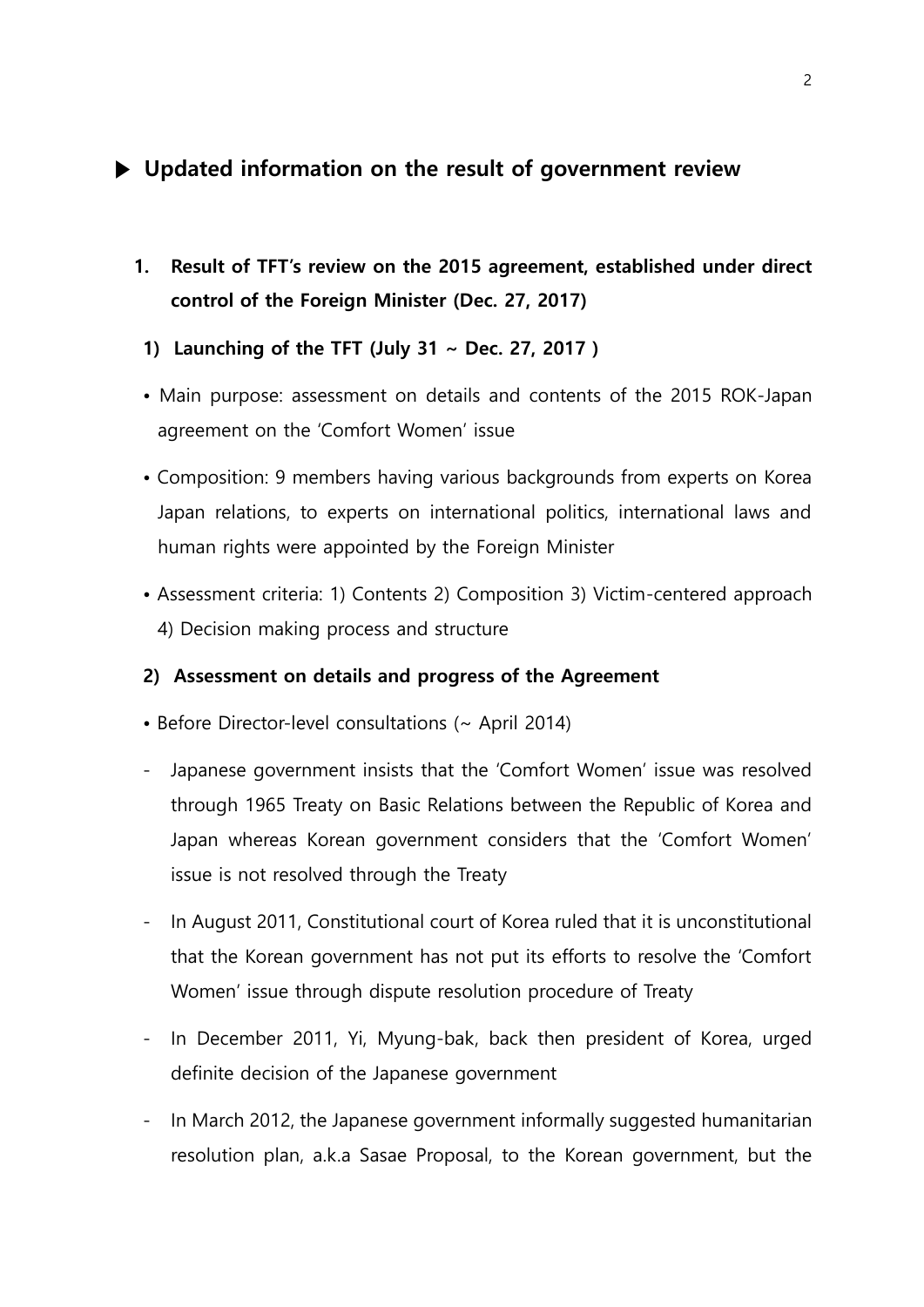Korean government refused saying that there should be included a state responsibility

- Park, Geun-hye government, inaugurated in Feb, 2013, set a policy to bring out sincere measures from the Japanese government by convincing them. In the meantime, they constantly demanded working-level consultation to the Japanese government. However, due to the difference of opinions between both governments, there had been no progress made
- Process of Director-level consultations (April 2014  $\sim$  Feb. 2015)
- 12 meetings of Director-level consultation held including closed meetings in between before Dec, 28 2015
- Although the Director-level consultation opened, no progress made. Eventually, the necessity of closed High-level consultations had been raised by both governments
- Conclusion through High-level consultations (Feb. 2015 ~ Dec. 2015)
- As the Japanese government appointed Mr. Yachi Shotaro (back then Head of National Security Council) as a representative, in response to it, president Park appointed Mr. Yi, Byung-gi (back then Director of the Korean National Intelligence Service) as a representative of Korea
- However, the Ministry of Foreign Affairs (MOFA) couldn't take part directly in the consultation process. In the process, role of the MOFA was limited by only reviewing consultation results and to give feedback
- In April 11, 2015, two months later of opening the High-level consultations, both governments were able to reach a tentative agreement as follows:
	- > Responsibility, apology and reparation of Japan;

> Final and irreversible resolution, Peace statue related matters, issues related to refrain from making mutual criticism in the international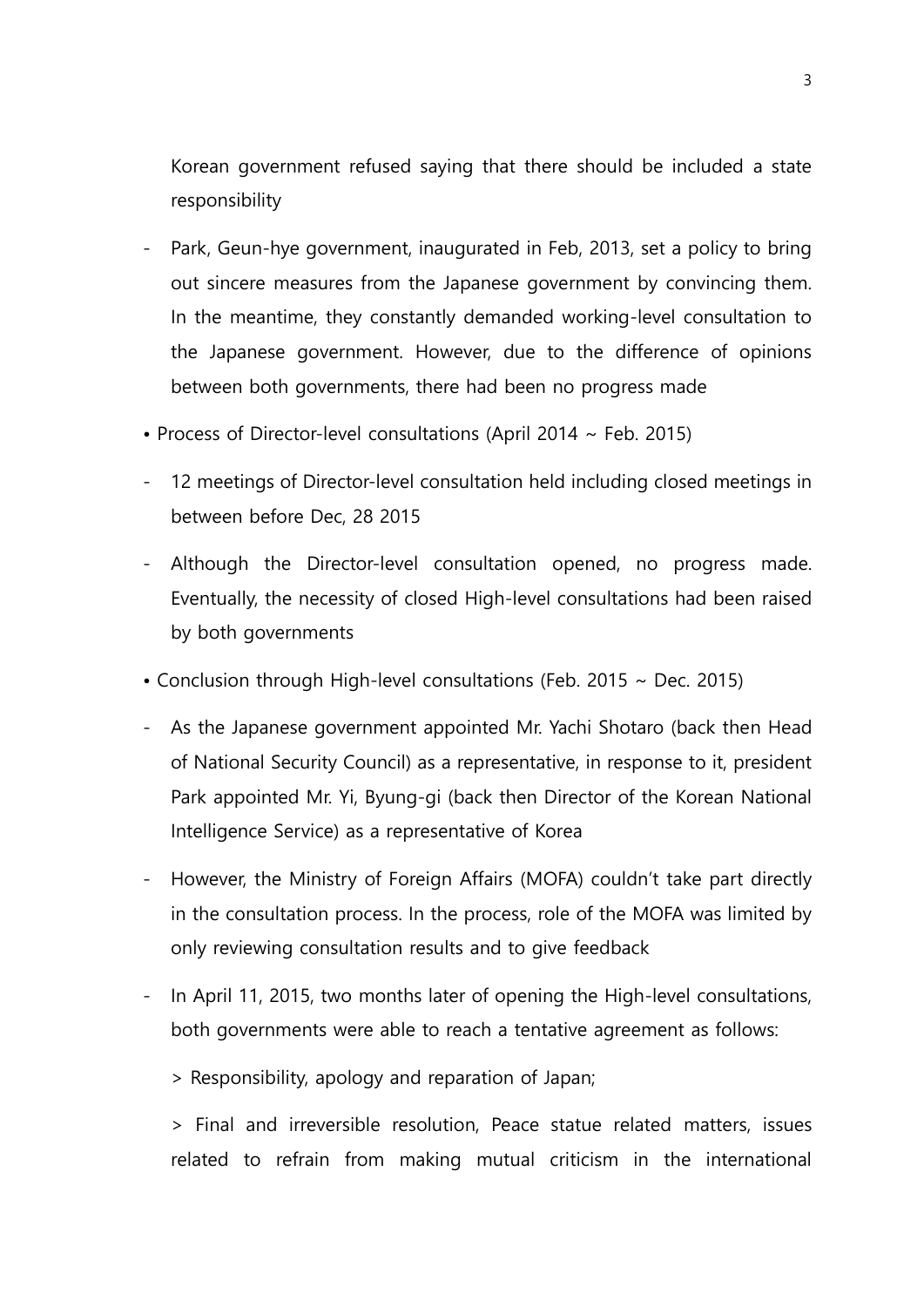community;

> Secret contents – Convincing of supporting organizations, issue of peace statue erection in other regions, issue of using term 'Sex Slaves'

However, in the process of ratification from both president and prime minister of governments, the Japanese government requested to include secret contents such as follows: With regard to erect of Peace statue in other regions, Korean government shall not support activities related to erection of Peace statue

- In response to such request, Korean government expressed that such request was not acceptable since such additional request was a fundamental change to settled agreement
- In the meantime, at the end of June, 2015, as conflicts between two governments had raised due to the issue of registration of Japanese industrial facilities including 'Battleship island (a.k.a 'Gunhamdo' in Korea)', there was no progress made in the consultation process of the 'Comfort Women' issue
- Korea, Japan and China summit, held on Nov. 1, 2015, became a trigger to reopen consultation process on the issue of 'Comfort Women' between Korea and Japan
- On Nov. 2, 2015, considering the year of 2015 was the 50<sup>th</sup> anniversary of normalization of Korea-Japan relations, both governments concluded to settle the issue of 'Comfort Women' as soon as possible
- At last, both Foreign ministers confirmed and announced contents of agreement by holding a press conference on Dec. 28, 2015
- Excluding amendment of contents on Peace statue, the contents of final version of agreement was identical to the tentative agreement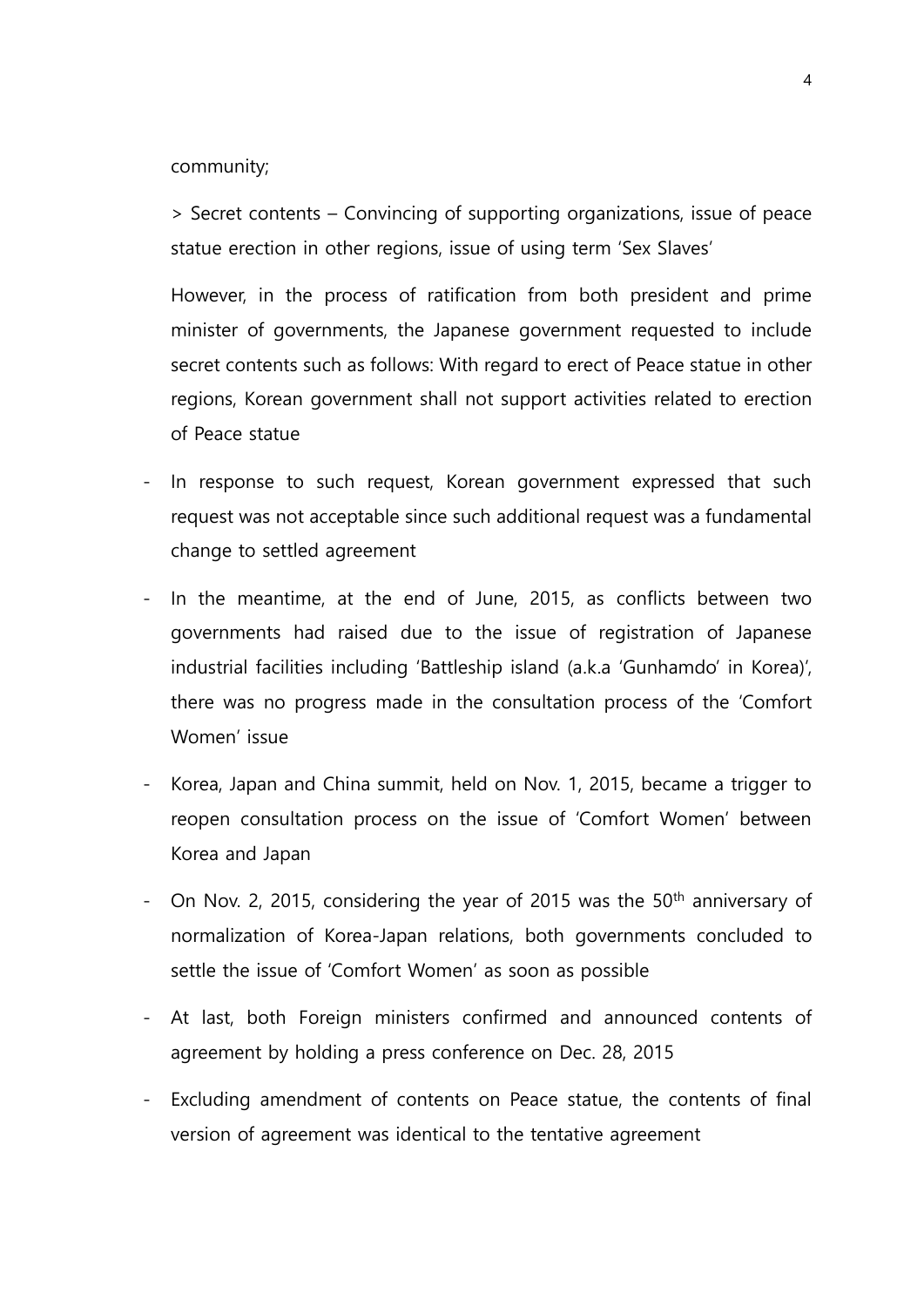#### **3) Assessment of the Agreement**

#### **3-1) Contents of the agreement**

#### **① Open contents**

#### - **Japanese government's responsibility**

- : In comparison with Kono statement, it could be interpreted as a certain progress by removing the term 'ethical' before the term 'responsibility'
- : Nevertheless, Korean government failed to derive the term 'legal responsibility' or 'acknowledgement' of its responsibility from the Japanese government.

#### - **Japanese government's apology**

- : The Prime Minister Abe expressed its regret and introspection on behalf of the cabinet. However, in terms of formal procedure, not only it failed to reach an apology made through decision of cabinet, but also it failed to deliver the message directly to the victims
- : In terms of contents, it only repeated same text with back then prime minister's letter for Asian Women's Fund excluding the term 'ethical'

#### - **Japanese government's financial measures**

- : The Japanese government had never made financial contribution for purpose of providing to individual victims from government budget before the agreement
- : However, the Japanese government clearly defined financial contribution made was not a legal compensation, but only a consolation money
- : Furthermore, there was no proving information seen that the Korean government had taken any process to collect opinions on the amount of money from survivors
- : In the process of providing the money through 'Reconciliation and Healing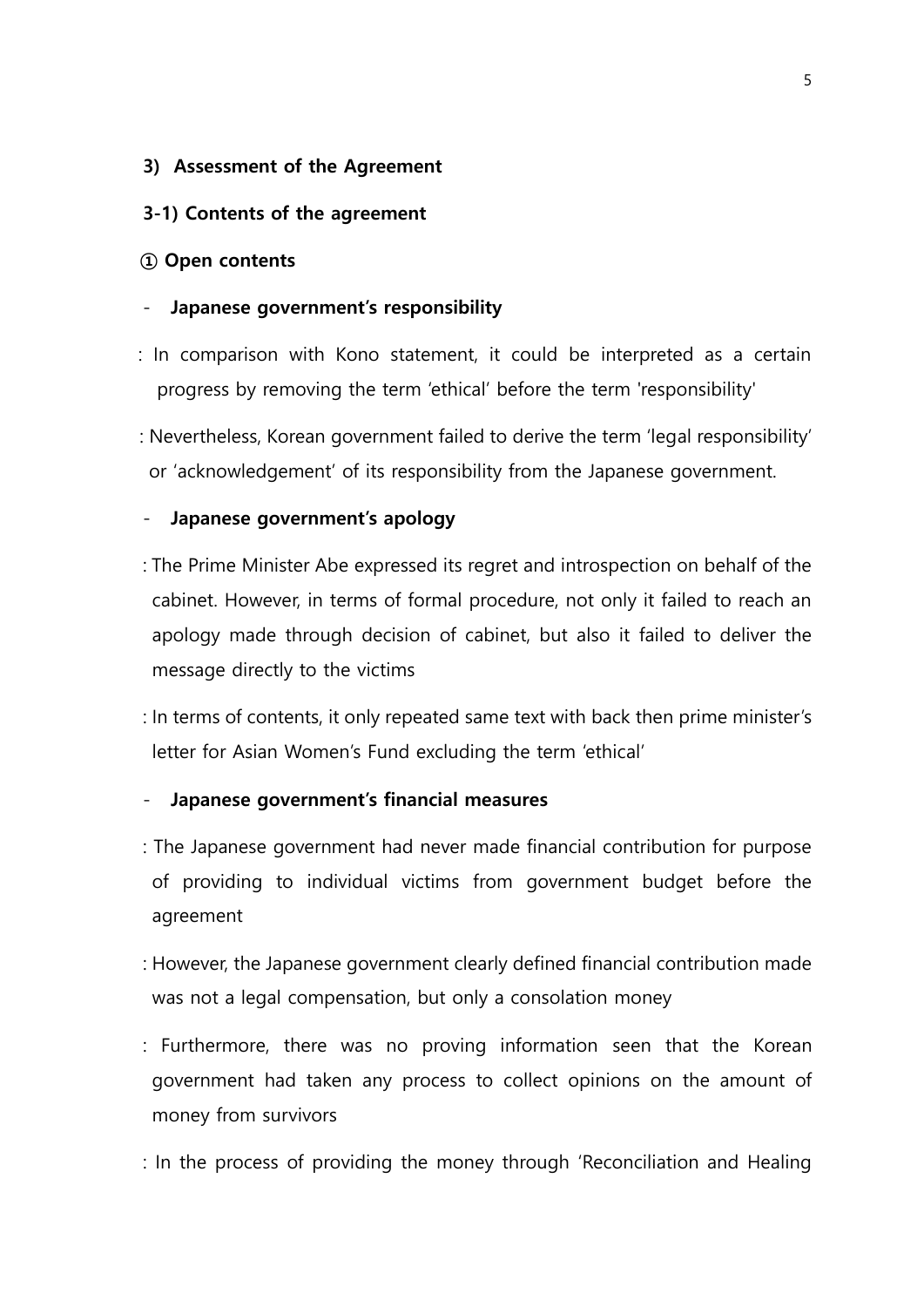Foundation', consequently there had been conflict triggered between survivors and furthermore, so did late victims' families. In consequence, the issue of 'Comfort Women' caused conflict in the Korean society itself

### - **Final and Irreversible resolution**

- : Originally, Korean government insisted 'irreversible apology' on behalf of victims' demands, however, later, the term 'irreversible apology' changed to 'irreversible resolution' only reflecting Japanese government's demand
- : In the consultation process, Korean government had not put its efforts to include expression, which reflect victims' demand

#### - **Peace statue erected in front of the Japanese embassy to Korea**

- : Peace statue related issue was only included in a secret agreement
- : Japanese government mentioned on Peace statue related matters such as "Through this agreement, the issue will be resolved finally and irreversibly, thus, if supporting organizations such the Korean Council expressed its complaints, Korean government shall not accord with them, rather putting its efforts to persuade such organizations. We also would like to ask how to move the Peace statue in front of the Japanese embassy, and government's concrete plan regarding the issue"
- : In the final version of the agreement, the Peace statue issue was included as "to put efforts through consultation with related organizations in order to resolve the issue in a proper manner"
- : Nevertheless, Korean government had kept saying that the Peace statue was difficult to be removed, because it was erected by NGO, Korean government, at last, included the issue in the agreement

#### - **Refraining from mutual criticism in the international community**

: Korean government insisted that criticism related matters would be resolved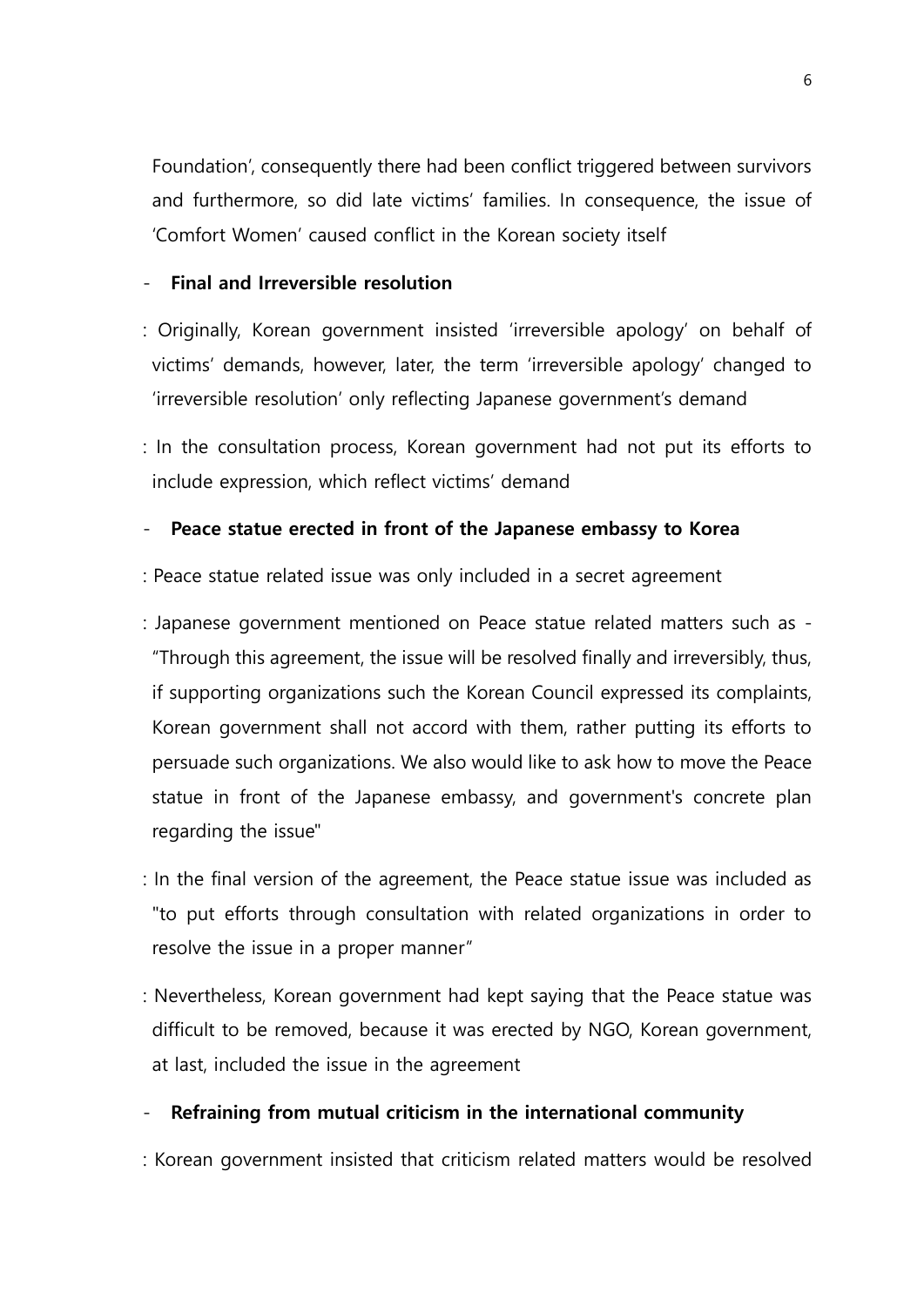naturally, once the issue is resolved, but the Japanese government consistently demanded to include this issue

- : However, the Korean government agreed to the demand from Japan based on the assumption of that the measures committed by the Japanese government would be done sincerely
- : The president actually instructed to the Ministry of Foreign Affairs to not to make any comments on the 'Comfort Women' related issues in the international community

#### **② Secret contents**

- Having secret contents was an intention of the Japanese government. The contents were 1) Secret contents in the Ministerial talks 2) Measure related to the establishment of Foundation 3) Minutes related to establishment of the Foundation 4) Q & A guideline on the announcement in the press conference
- Even at the beginning stage of consultation, the Korean government took the issue related to supporting organizations as secret contents. This shows that the Korean government settled the agreement based on the government-centered approach excluding victim-centered approach
- Although, in the agreement, the Korean government does not commit such as removing the Peace statue, or interfering with activities related to erect peace statue in other regions, or not to use the term 'Sexual Slavery', it still leaves room for the government to be involved in such issues
- The Foreign Ministry, which was excluded throughout the whole consultation process, reviewed the tentative agreement settled on April, 2015, and they came up with four issues to be either removed or amended
- Two of them were Peace statue erection in other regions and expression of the term 'Sexual Slavery' in secret contents, and the others were all related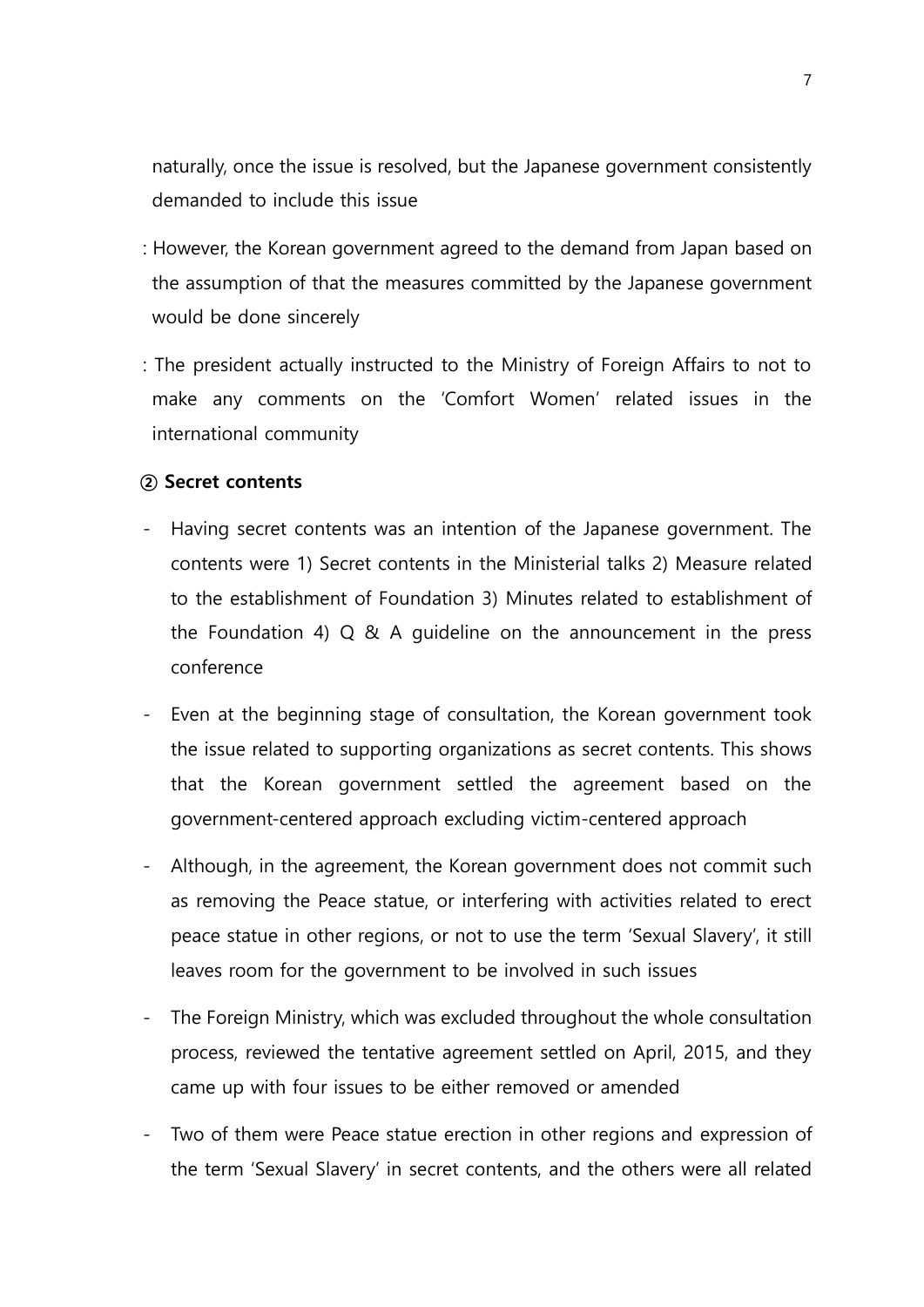to the Peace statue in front of the Japanese embassy to Korea. This shows that the Foreign Ministry was aware of that those secret contents would cause side effects later on

#### **3-2) Characteristic of the agreement**

- This agreement is an official commitment by joint announcement of both Foreign ministers, and summit ratification, and the characteristic of it is not a treaty but a political agreement

#### **3-3) Composition of the agreement**

- With regard to the victims' three core demands to the Japanese government, that is 1) acknowledgement of accountability 2) official apology 3) reparation, it would be desirable that the Japanese government voluntarily take measures without imposing a condition
- However, the agreement was settled as the Korean government took demands made by the Japanese government such as confirmation of final and irreversible resolution, putting efforts to resolve on Peace statue issue in a proper manner, restraint mutual criticism in the international community and so on

#### **3-4) Victim-centered resolution**

- Korean government has been dealing with the 'Comfort women' issue in terms of universal value as ensuring women's human rights in conflict
- According to the UN General Assembly Resolution in December 2005, victims should be fully and effectively recovered depends on the extent of damage and in the historical context of circumstances caused the damage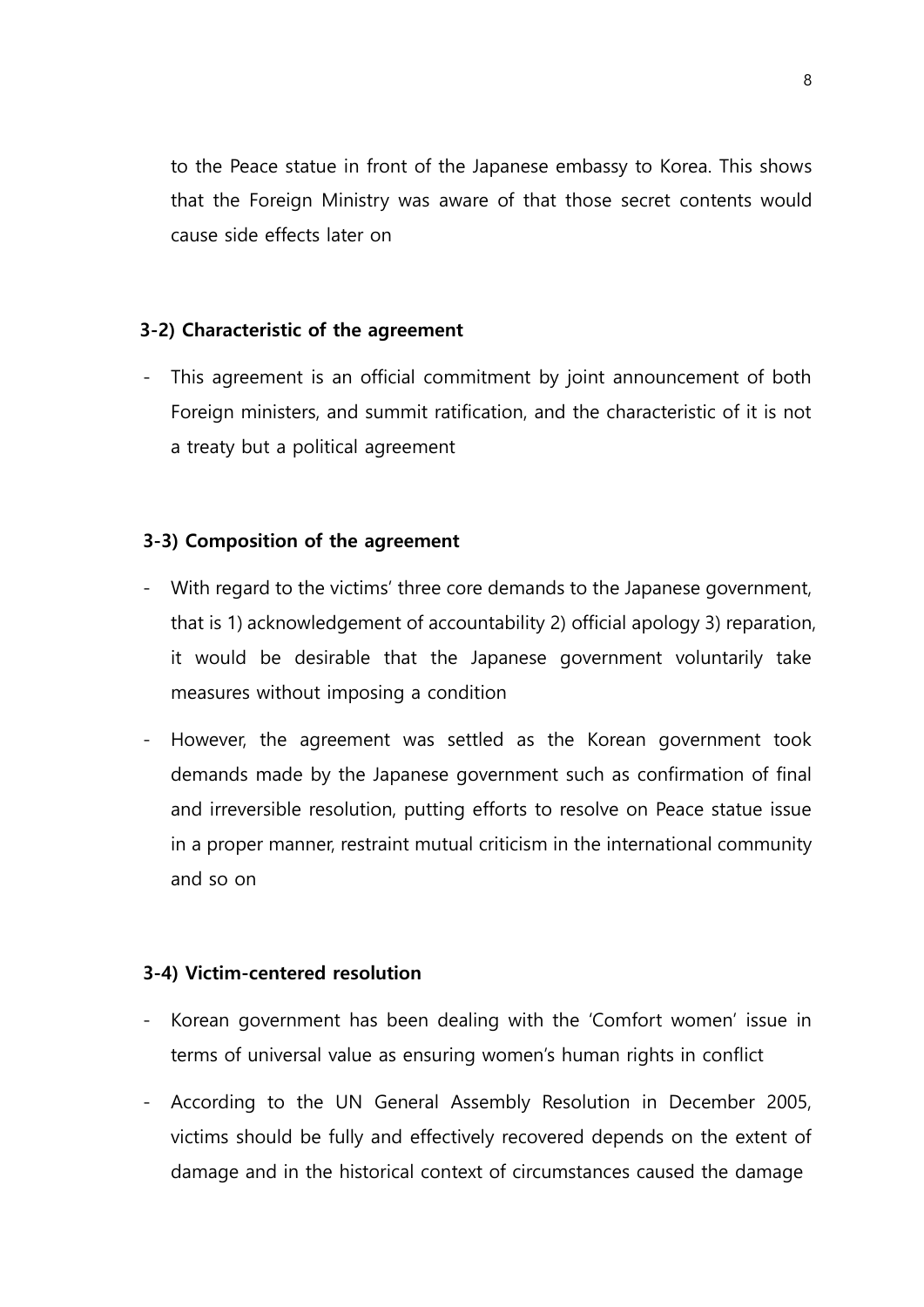- In the year of 2015 solely, there was 15 times of meetings done by Foreign Ministry with survivors and supporting organizations. On the side of survivors, they have constantly kept telling that three important issues must be fulfilled such as the acknowledgment of accountability, official apology, and individual reparation in order to resolve the issue
- In the process of consultation, the Foreign Ministry had recognized that it is the most critical factor to persuade survivors and supporting organizations because they were well aware of that any agreements would return to starting point without getting a consent from survivors and supporting organizations
- Although the Foreign Ministry sometimes explained the consultation process to victims' side, they had never provided detailed information on measures, which needs to be taken by the Korean government such as confirmation of final and irreversible resolution, and restraint mutual criticism in the international community and so on
- Consequently, the agreement failed to get a consent from survivors and supporting organizations in terms of either process or contents

#### **3-5) Decision making process and structure**

- In the first place, Park, Geun-hye government had caused various burden due to rigid response by making the 'Comfort Women' issue a precondition to improve Korea-Japan relations
- A worsening in Korea-Japan relations became a burden to Asia-Pacific regional strategy of the United States of America, thus this burden resulted intervention of the US in the historical matter between Korea and Japan
- Under such diplomatic circumstances, Korean government had no choice but facing to resolve the 'Comfort Women' issue through consultation with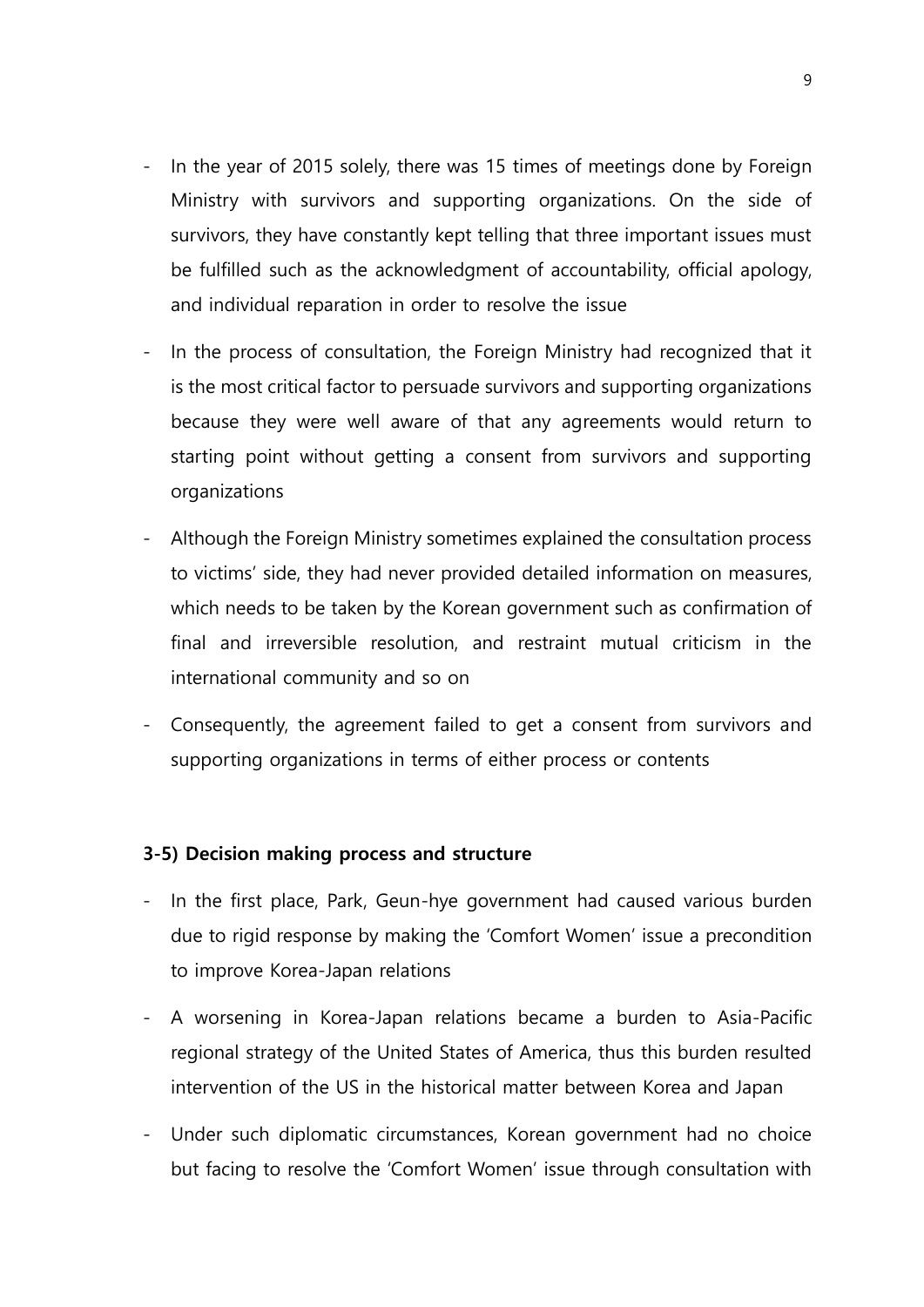the Japanese government

- Furthermore, authority of decision on the consultation of 'Comfort Women' issue was concentrated into the President. Thus, main agency and presidential aides didn't suggest proper opinion and concerns on the decision of President
- The Ministry of Foreign Affairs failed to reflect its opinions on the controversial issue. Also there was lack of cooperation and proper allocation of role between the President and the Ministry

## **4) Conclusion**

- Victim-centered approach, which situated an international standard in terms of dealing with wartime women's human rights issue, has not fully reflected to the consultation process. Thus, the consultation process was dealt with just like any other diplomatic matter
- As former government of Korea tried to solve the 'Comfort Women' issue by connecting with Korea-Japan relations in general, they resulted worsening relations with Japan
- Today's diplomacy should go with the People. In particular, subject like the 'Comfort Women' issue, which interested by the general public, should have focused on democracy in terms of procedure and process. However, whole consultations process was not open to the public
- Lastly, there was a lack of communication among the President, consultation representative and the Foreign Ministry. Thus, this review proved that it is very critical to have such element: collection of broad opinions, cooperation, and proper allocation of role in the process of decision making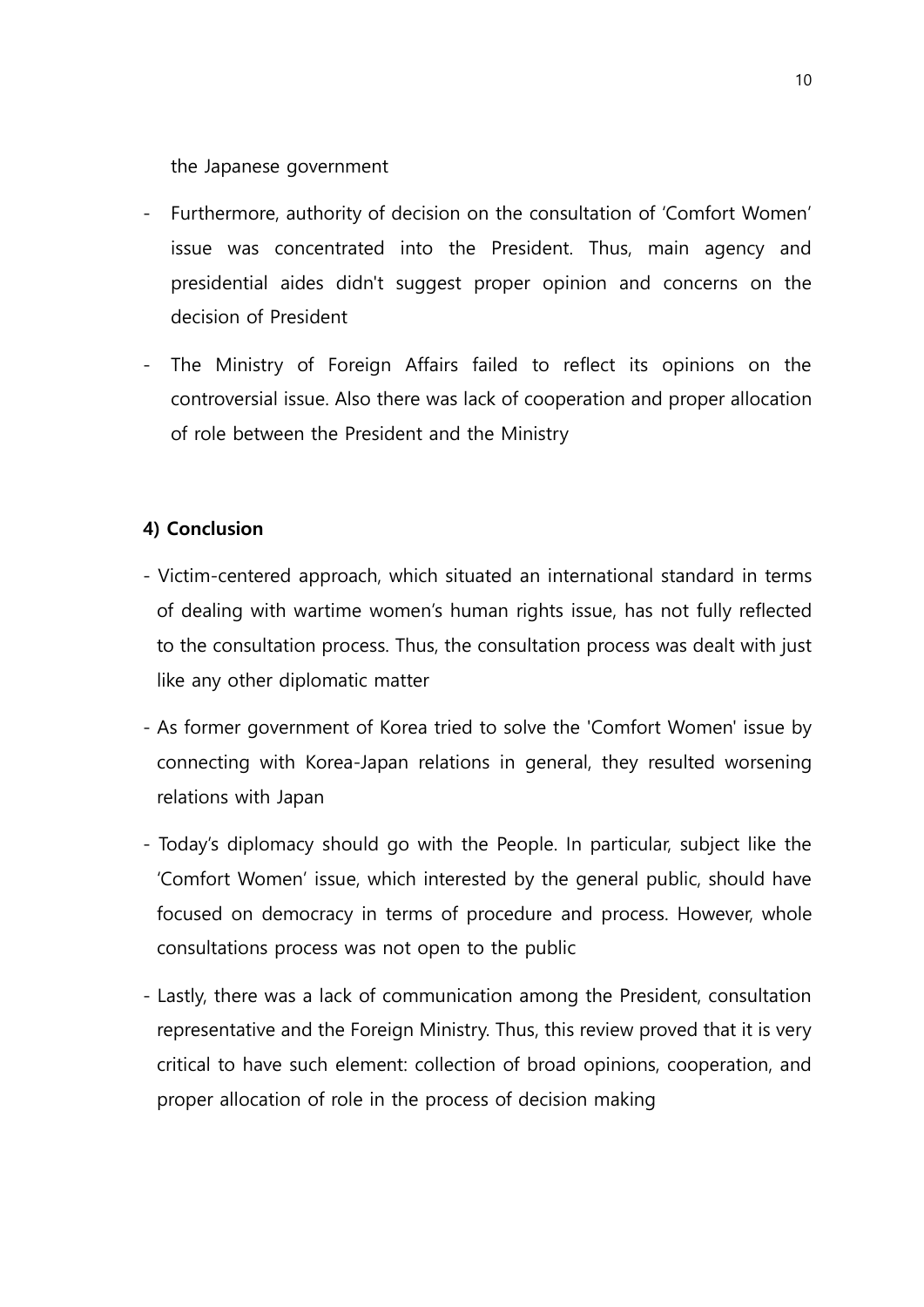- **2. Result of TFT's review on the Reconciliation and Healing Foundation, established under the Ministry of Gender Equality & Family (Dec. 27. 2017)**
- **The Ministry of Gender Equality & Family (MOGEF) launched TFT to review the establishment process of the 'Reconciliation and Healing Foundation' and financial support project done by the foundation on July 21, 2017**
- **Process of establishment of the foundation**
- The Reconciliation and Healing Foundation was promoted as a follow-up measure based on the 2015 agreement, which stipulates "Korean government shall establish a foundation in charge of providing support to the victims by the Japanese government contribution of 1 billion yen"
- In the relevant ministries meeting held on Dec. 30, 2015, the Foreign Ministry suggested a proposal on plan for establishment of foundation stipulating the Gender Equality Ministry as a main agency along with procedure and timeline without separate consultation with the MOGEF
- On Jan. 6, 2016, the Foreign Ministry delivered a message "Promote establishment of foundation quietly and rapidly", which ordered by back then president Park, Geun-hye
- Accordingly, the launched Private and Public Task Force Team in order to launch the foundation with the Foreign Ministry, then they took necessary procedure aiming to launch the foundation around March and April 2016
- Yet they found out no illegitimate matter in the process of establishment of the foundation, although the procedure usually takes 20 days in average, but in the case of the foundation, it took only 5 days
- Furthermore, they confirmed circumstances that they received an active support from the government such as letting unauthorized employee to sign a lease contract for the office space by proxy, which is one of critical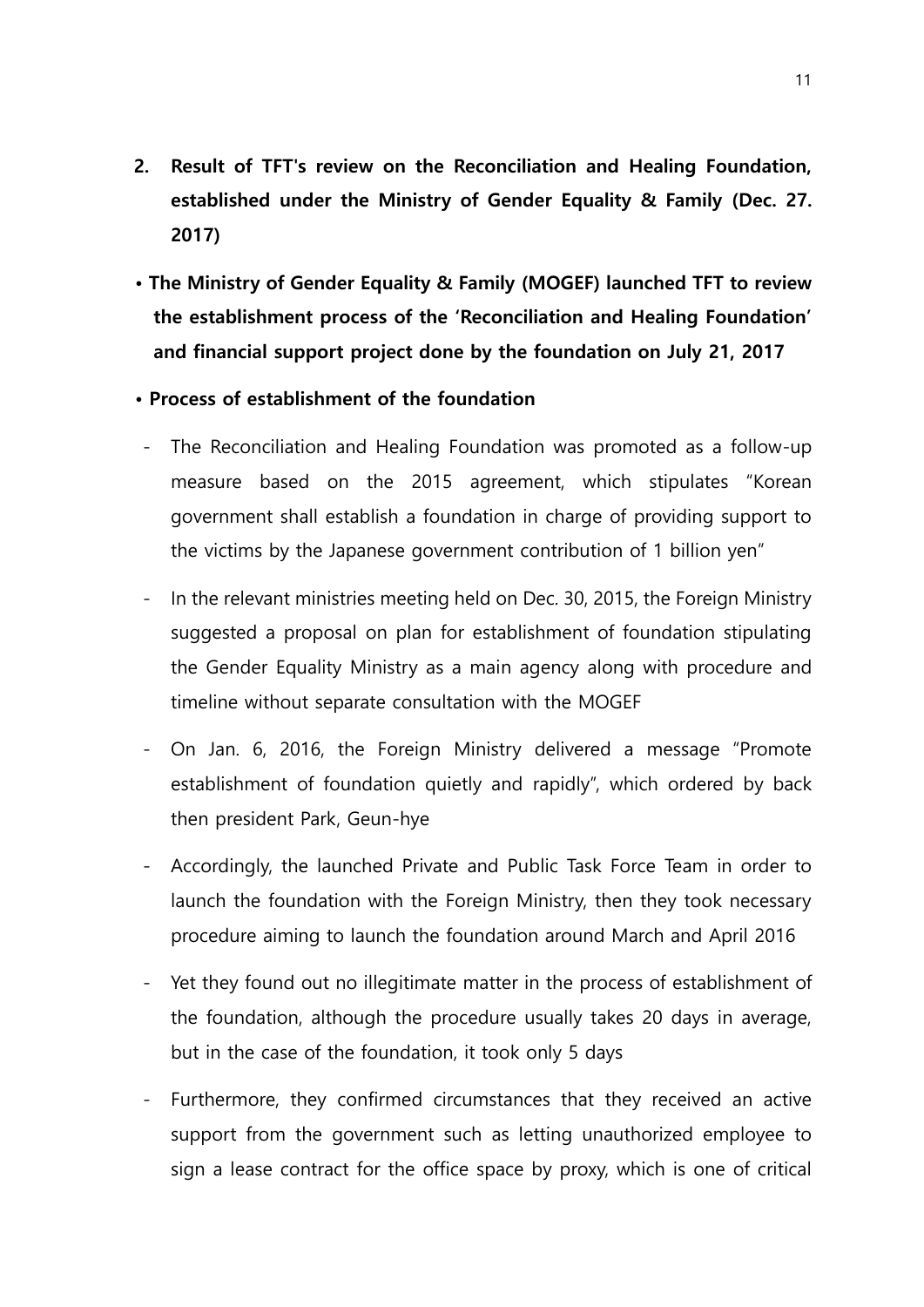element for an approval of foundation establishment

## **• Providing support of government subsidies for management expenses**

- On August 30, 2016, the MOGEF provided the foundation a proportion of budget categorized under commemoration project for the victims in the name of operating expenses such as payroll and management costs despite of the foundation has no project record
- Furthermore, it was not reviewed in the inquiry commission, which is a normal procedure before receiving government subsidies

## **• Financial support project to survivors**

- In case of the survivors, before the foundation provided the money, they had an individual interview in order to confirm survivors' intent. Then, they received application form to review
- The individual interviews had been done by officials from the MOGEF and employees of the foundation for 18 months from Jan, 2016, and there were one to six times of interviewing procedure, which depends on cases
- In the process of interview, we confirmed that there were comments only highlighting positive side of the agreement and persuading survivors to receive the money actively
- In the process, application form was an essential, which should have been signed by the survivors unless they are illiterate or sick. However, although some survivors expressed its consent, we are not sure whether those survivors, who are aged and has lack of Korean language ability, would have been aware of the meaning of the money
- With regard to the UNESCO registration of the issue, the MOGEF halted government subsidies to private organization who was doing the project since 2016 following by the instruction given by the President saying "in the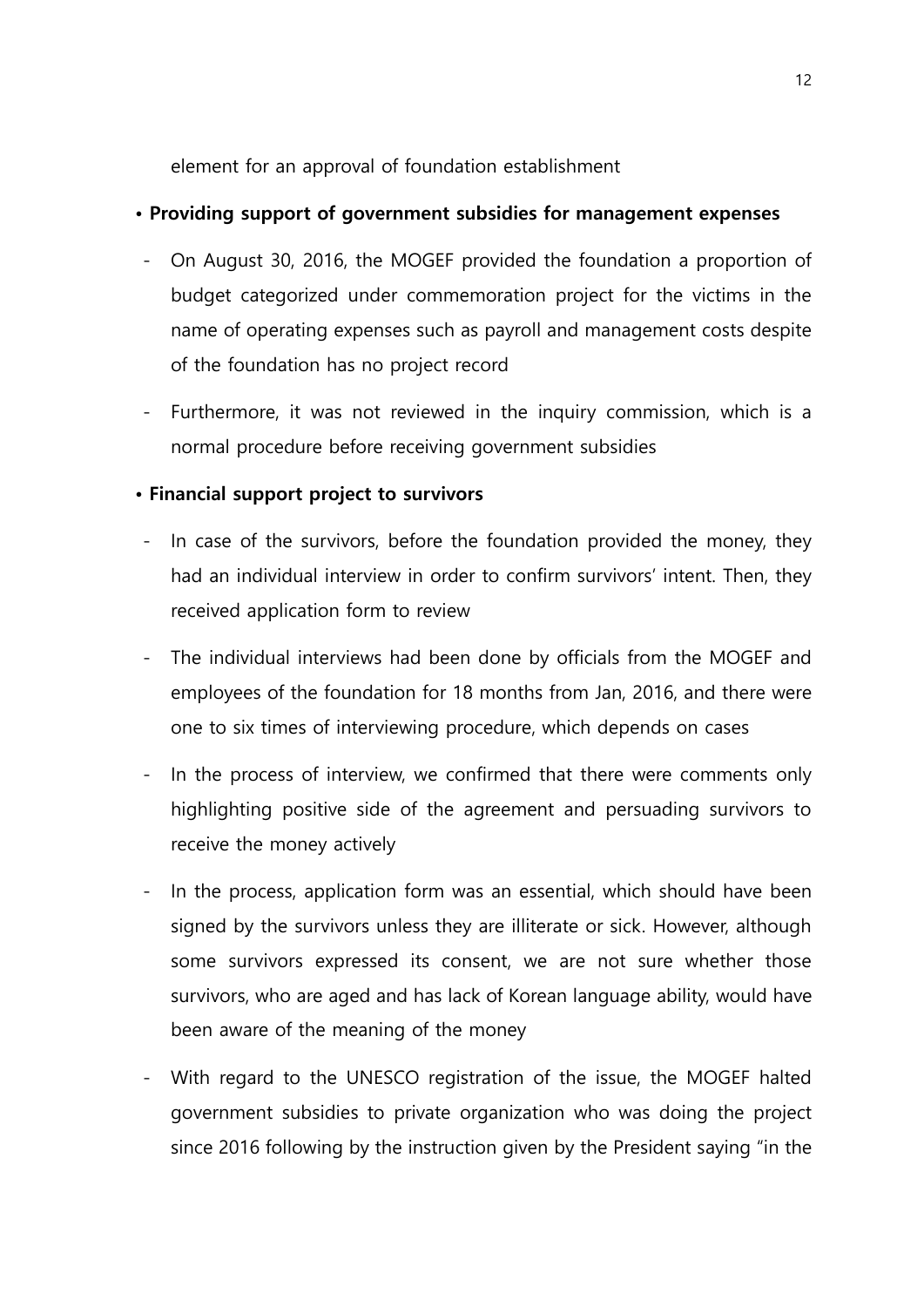promotion process, you have to remove the image of government-initiated project."

# **3. Official position of the Korean government after the announcement of the review**

### **▶ President Moon, Jae-in on the review result (Dec. 27, 2017)**

- We have confirmed that ROK-Japan agreement on the 'Comfort Women' issue in 2015 has a significant defect in terms of contents and procedure
- In dealing a resolution of historical issue, this agreement is not only violation of universal human rights, but also excluded victims and the people. The confirmed existence of secret contents disappointed the people at the most
- Although I am well aware of that it is an official commitment between two countries, as a president of Korea, I deliver my sincere sympathy to the victims, confirming that the 'Comfort Women' issue can't be resolved with the agreement
- Therefore, I request to the government agencies to take follow-up measures rapidly according to the diplomatic principle of victim-centered approach

# **▶ Foreign minister's official announcement on follow-up after TFTs reviewing (Jan. 9, 2018)**

- The government will put most efforts to restore dignity and honor and to heal psychological wounds of victims
- In the process, we will seek victim-centered measures by collecting broad opinions from victims, supporting groups and the people. In the meantime, we allocate the government budget the amount of 1 billion yen contributed by the Japanese government for the Reconciliation and Healing foundation, we will have further consultation with Japan on dealing direction of the money henceforth. With regard to the foundation, responsible government agency will take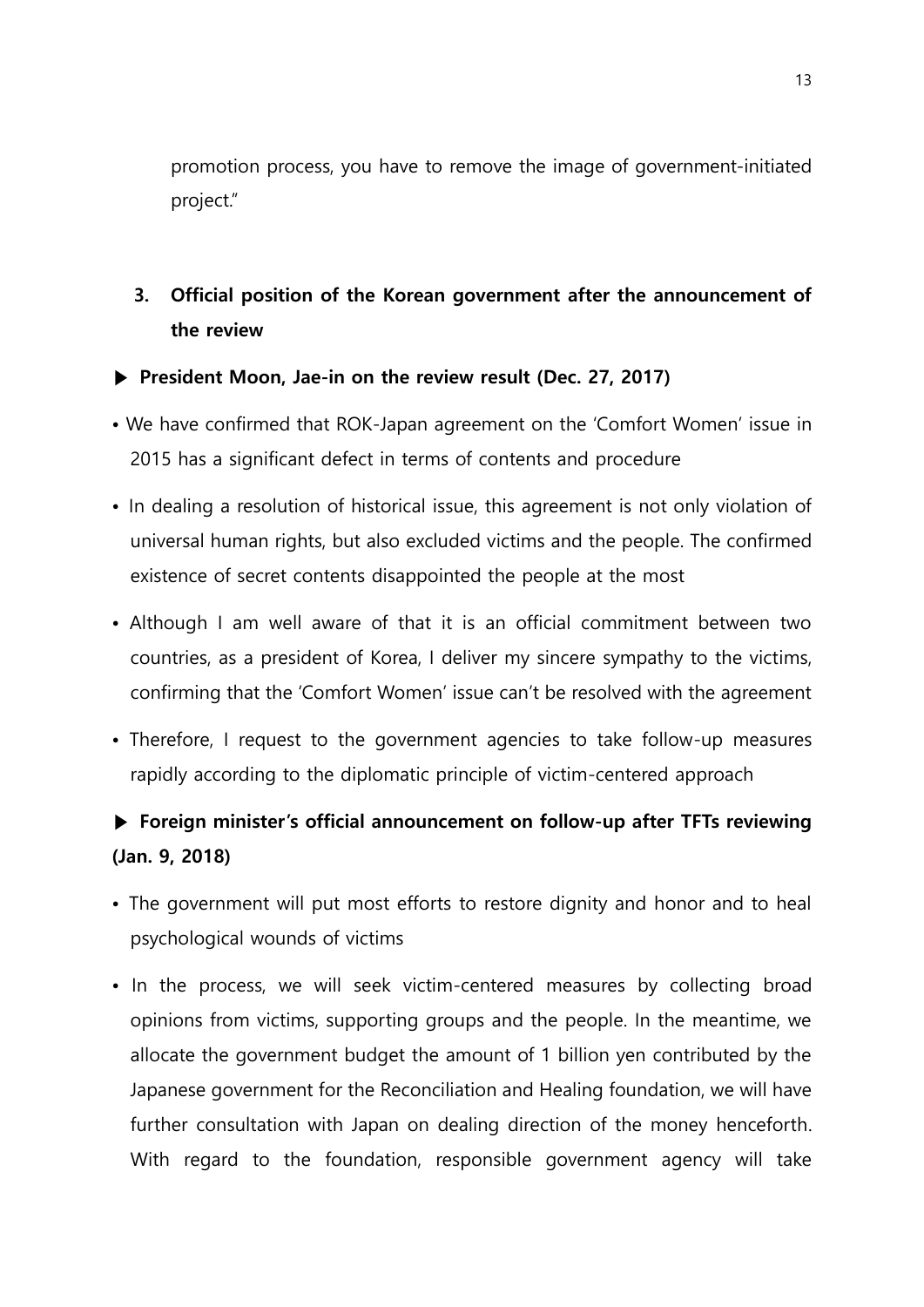regarding measures by collecting broad opinions from victims and supporting organizations

- The 2015 agreement that didn't reflect the survivors' opinions can't be a sincere resolution to the issue
- We can't deny the fact that the agreement was an official. Considering this fact, we will not request the Japanese government to renegotiate. We only expect that Japanese government would put its efforts to solve the issue by acknowledgement of the truth as it is in accordance with the international universal standard. Constant demand of the victims to Japan is a sincere and voluntary apology
- The Korean government will deal with the historic issue based on the truth and the principle. We will put its efforts to solve the issue wisely and to futureoriented cooperation at the same time
- Finally we are deeply sorry that today's announcement will not fulfill the demands from survivors. In the future, the government will come up with additional followup measures by taking survivors' demands in a sincere manner

# **▶ NGOs' response and position on the government's official announcement**

- **The 2015 agreement, which against the principle of truth and justice, can't have any efficacy. The Korean government must dissolve the foundation and return 1 billion yen to Japan**
- **-** The agreement has been denied not only by survivors and the people, but also by UN Human Rights Treaty Bodies clearly. As the government confirmed that the agreement can't be a resolution to the issue, the agreement is already lost its validity. Therefore, in the process of resolving the issue, the agreement has no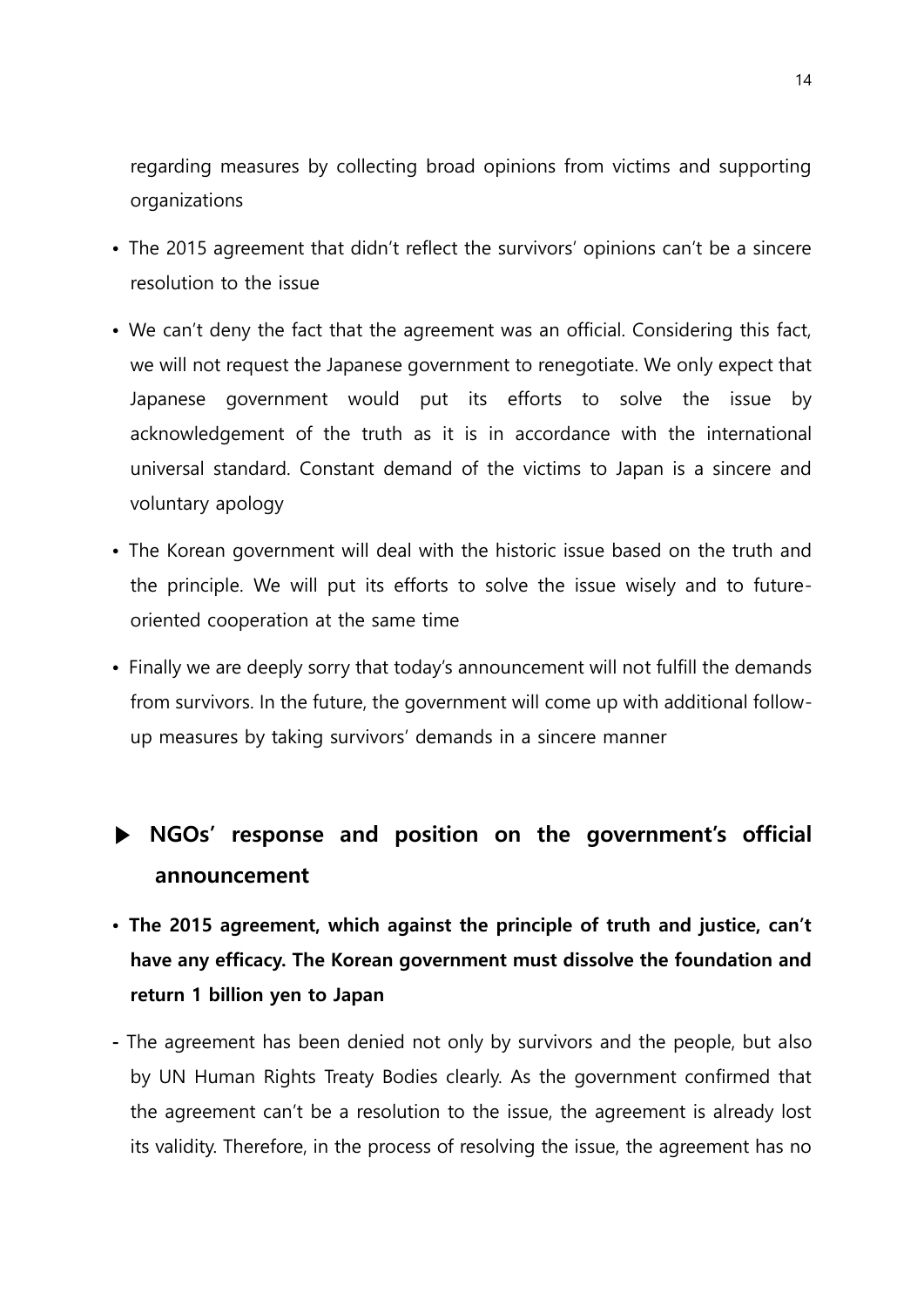mean at all. In particular, all follow-up measures from the government should start over under the clear premise that the agreement is nullity

- **-** The foundation established based on illegitimate agreement should be dissolved immediately, so unused funding should be reverted to the National Treasury. Furthermore, 1 billion yen must be reverted to Japan as the Korean government officially announced to compile the budget in the government in responding to 1 billion yen contribution. Thus the government compiled budget should be used for a specific purpose to revert the money to Japan
- **-** Korean government should take its own measures in order to win a just resolution for the victims. The Korean government should address the Japanese government's wrongdoings, which against a just resolution, and should constantly urge the Japanese government in order to realize justice for the victims through following measures:
	- > Acknowledgement of its crimes;
	- > Making an official apology;
	- > Making reparation;
	- > Punishment of accountable perpetrators;
	- > Research and fact finding;
	- > Education in history;
	- > Taking measures for commemoration of victims
- **-** At the same time, the Korean government should take measures actively for a just resolution in the international community, and as an extension of the issue, should proactively raise women's human rights related issues such as wartime sexual violence, human trafficking and gender-based violence in general, and provide all forms of assistance in order to resolve such issues